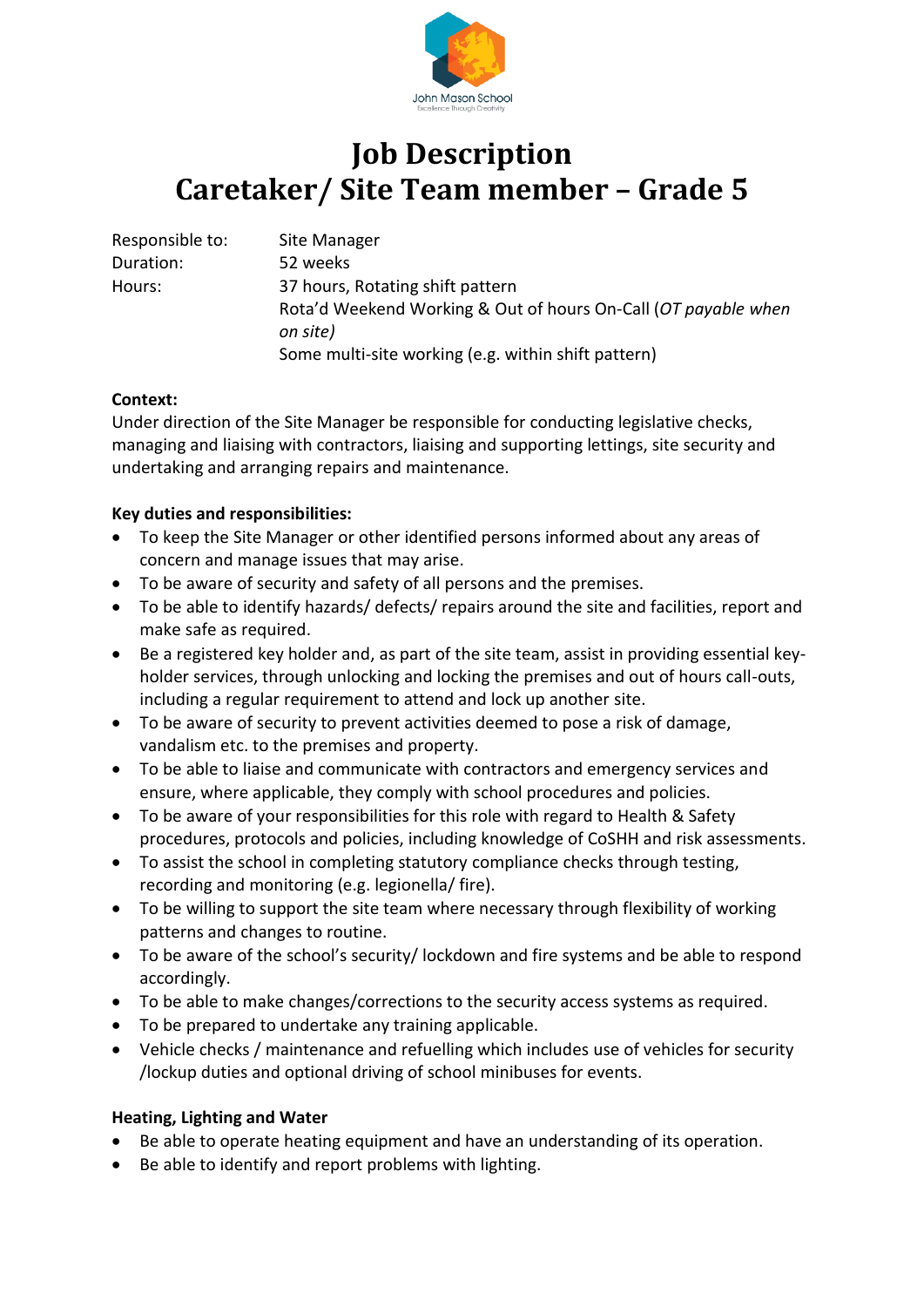

- Be aware of the location of all gas, water and electrical meters and their associated isolation points.
- To read meters as necessary and maintain approved records including any concerned with energy conservation matters.

#### **Grounds Maintenance**

- Ensure litter and litter bins are controlled and emptied as required.
- Ensure paths and entrances are clear for safe access and exit. This includes ensuring pathways are made safe during winter weather.

### **General Duties**

- Provide site access/ support / setting up for on-site lettings, where required and with prior agreement. With regard to lettings, maintain security of premises and ensure all site users exercise safe access/ egress with consideration to other pedestrians and vehicles.
- Assist lettings & bookings management of the school's facilities.
- Manage and sort refuse into relevant collection units.
- Occasional cleaning may be required-including ensuring lettings have sufficient disposables available e.g. Sanitiser, toilet rolls.
- Porterage: of furniture and setting up for events ( e.g. exams, assemblies) parcels, deliveries etc. using a number of aids e.g. sack barrows & trollies.

#### **Proactive and Reactive Maintenance Duties**

- Undertake repairs and maintenance as requested including, but not limited to, changing light bulbs, working at height, unblocking drains, fixing door furniture, basic carpentry, use of common power tools, first fix plumbing and heating issues.
- Undertake routine decoration programmes as agreed.
- Undertake routine improvement works e.g. erecting shelves, notice boards, bookshelves, assembling furniture, etc. as agreed.

### **IT**

 Use the 'Smartlog' system to update, monitor and ensure all assigned compliance checks and maintenance issues are completed within the necessary timescale.

### **Safeguarding**

 Abingdon Learning Trust is committed to safeguarding and promoting the welfare of children. All staff must be willing to undergo child protection screening appropriate to the post, including checks with past employers and the Disclosure and Barring Service.

The points below are a requirement for the post holder of this position:

- A knowledge and keen awareness of Safeguarding matters and an ability to demonstrate personal values and beliefs in accordance with the Trust's Safeguarding Policy.
- Display commitment to the protection and safeguarding of children and young people.
- A strong appreciation of child protection issues and the capacity of acting in accordance with the Trust's Safeguarding policy.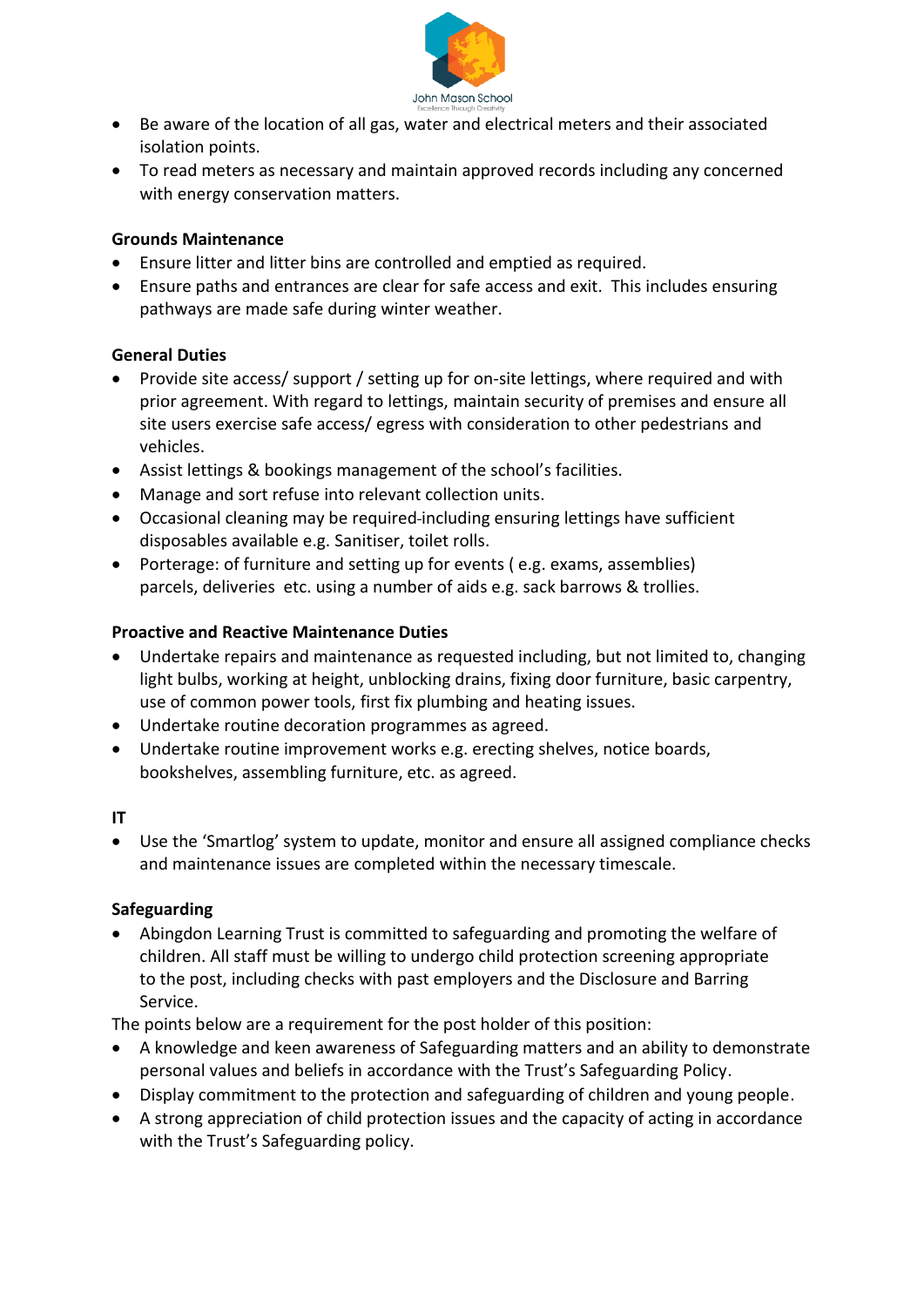

- Reading, understanding and following all aspects of the Trust's Safeguarding policies and processes.
- Comply with safeguarding training expectations.

*This job description is not intended to be exhaustive and it is expected that there will be other tasks to be agreed from time to time).*

*John Mason School is committed to Staff Development and to achieve this end all members of staff have an annual Staff Development interview with a colleague to look back over the past 12 months, review work and training needs and to look forward and plan personal development for the forthcoming 12 months.*

*All non-teaching employees are subject to a probationary period of 6 months. Employees are expected to prove their suitability for the job within their probationary period in terms of both conduct and competence.* 

*For all staff – You have specific responsibilities under Health & Safety legislation to ensure that you:*

- *Take reasonable care for your own health and safety and that of others affected by what you do or do not do*
- *Co-operate on all issues involving health and safety*
- *Use work items provided for you correctly, in accordance with training and instructions*
- *Do not interfere with or misuse anything provided for your health, safety or welfare*
- *Report any health and safety concerns to your line manager as soon as practicable*

**Signed: (employee):**

**Signed: (on behalf of the Trust): Date**